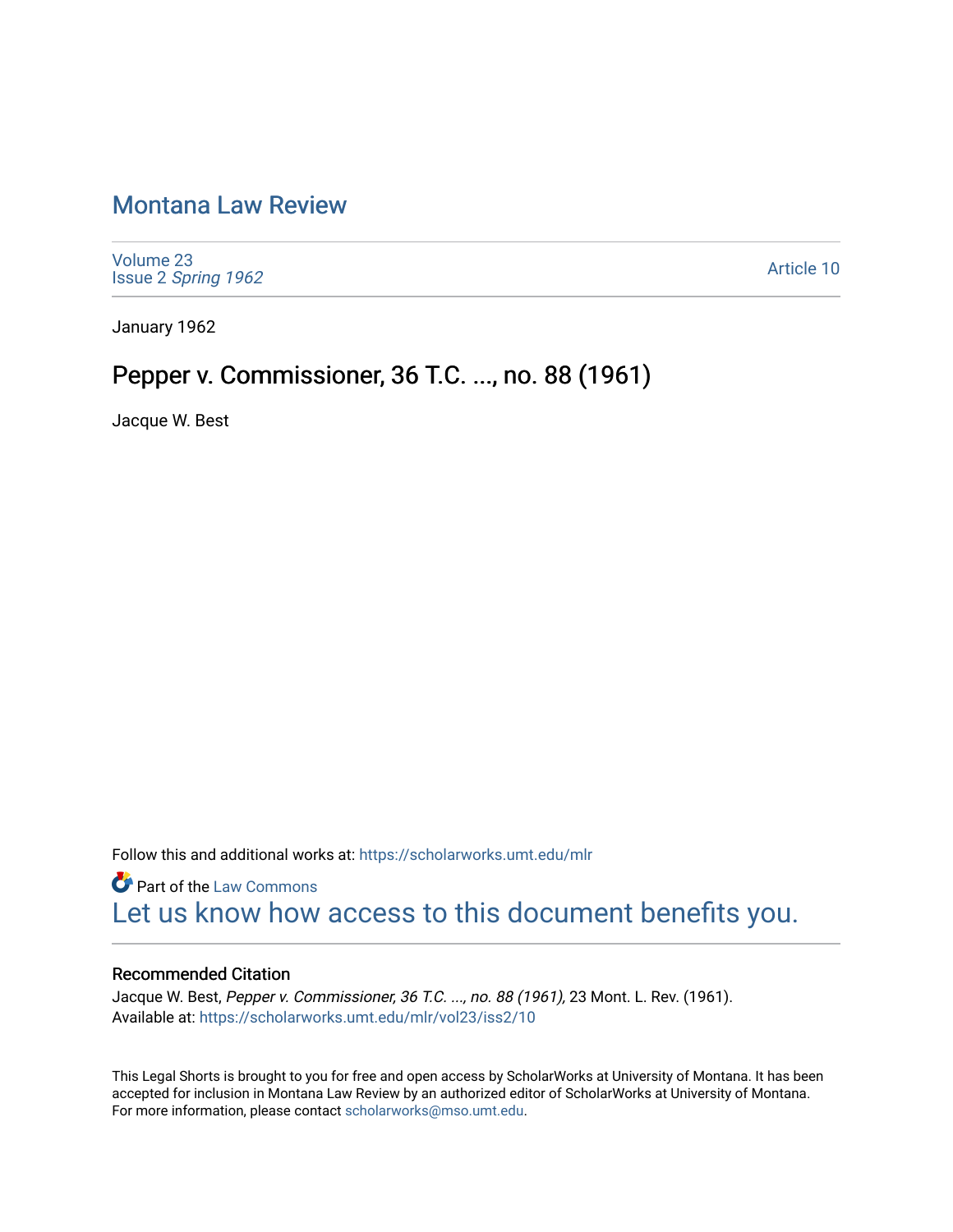*MONTANA LAW REVIEW* Best: Pepper v. Commissioner

administrative boards to be strictly within the enabling statute. The court emphasized this desire by holding invalid even those provisions which were enacted within the statutory mandate. Should the court again be confronted with an issue similar to the instant case, a comprehensive consideration of the legislative intent and all of the statutory lanuage should be undertaken. Whether the legislature intended the enabling statute to be self-executing, and the words "shall contain" to be mandatory or permissive, are the questions which the court clearly will must consider. In the meantime, however, administrative boards in promolgating regulations should do so with an eye toward the possibility that all their regulations will be declared invalid if they do not conform strictly to the enabling statute by doing everything which they might possibly be required to do or, perhaps, authorized to do.

LEO J. KOTTAS, JR.

VOLUNTARY PAYMENTS MADE TO PROTECT ATTORNEY'S BUSINESS REPU-TATION ARE ORDINARY AND NECESSARY BUSINESS EXPENSES FOR FEDERAL TAX PURPOSES.- A firm of New York attorneys often acted as intermediaries in financing new businesses and going concerns. To secure money for a business the attorneys solicited clients and business associates who loaned their money on the recommendation of these attorneys. The business involved in this case, wihich appeared on reasonable inspection by the attorneys to be operating successfully, was really a fiction devised by a swindler. The persons solicited by the attorneys found themselves holding worthless claims for the money they advanced to the swindler. Although the attorneys had no legal obligation to repay the lost loan funds, they undertook to do so in order to protect their good will and reputation as attorneys. After repaying the loans, the attorneys deducted the amounts of such payments as business expenses under the "ordinary and necessary" clause of section 162 of the Internal Revenue Code in 1954. The Commissioner brought an action to recover additional taxes on the grounds that these were not properly deductible business expenses under that section. The United States Tax Court held that these payments were ordinary and necessary business expenses and that the deductions should have been allowed. *Pepper v. Commissioner,* 36 T.C **....... ,** no. 88 (1961).

The court in the principal case was confronted with the task of construing the broad terms of section 162 of the Internal Revenue Code of 1954 which states: "In computing net income there shall be allowed as deductions . **.** . all the ordinary and necessary expenses paid or incurred during the taxable year in carrying on any trade or business."<sup>1</sup>

To facilitate discussion of section 162 its requirements may be broken down into and raise three general questions: 1) Was the expenses incurred in carrying on any trade or business? 2) Was the expense necessary?

'Section 23(a) **(1)** (A), 1939 Internal Revenue Code. (Similar to 1954 Code Section  $162(a)$ .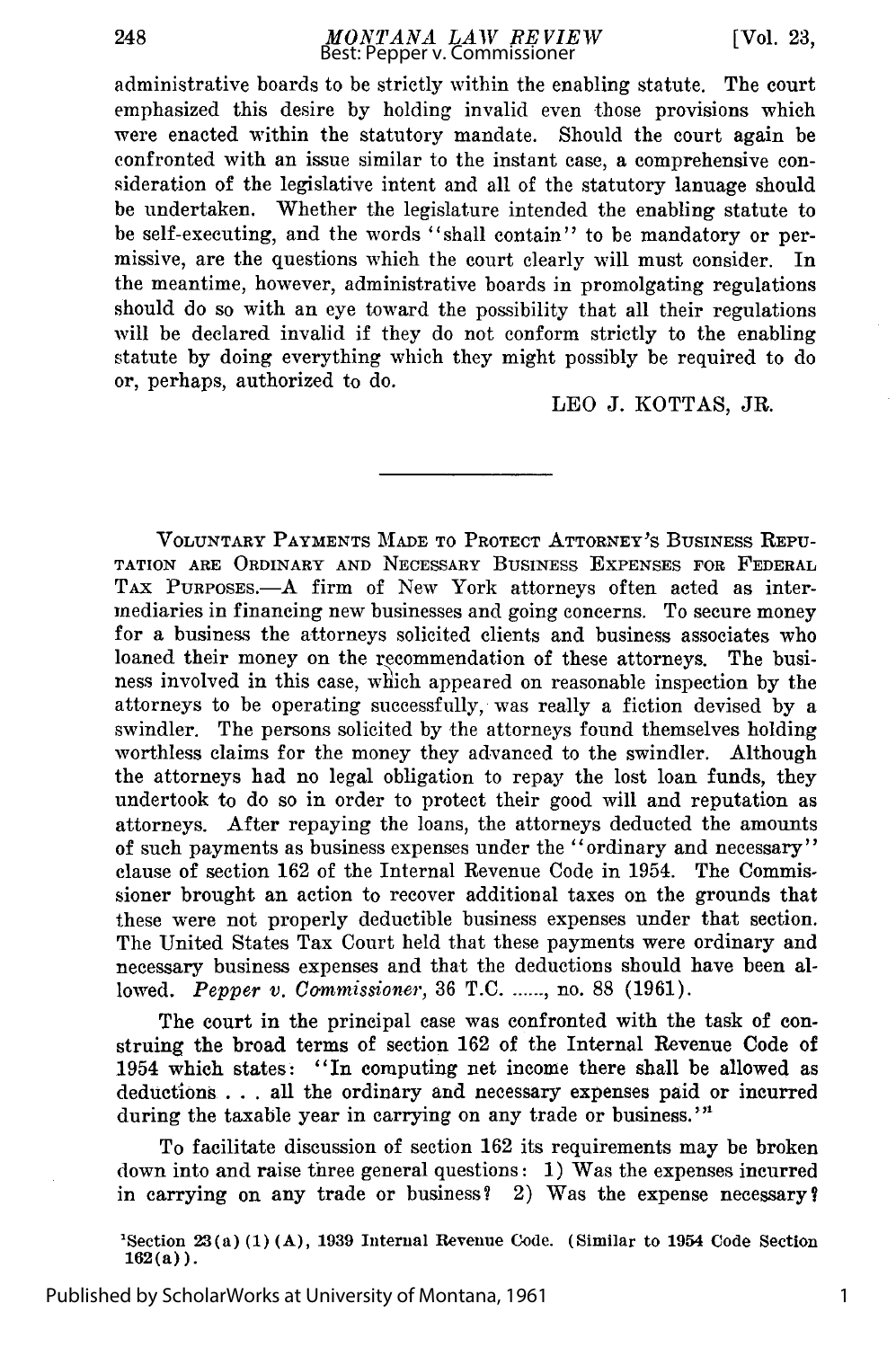249

3) Was the expense ordinary **?** The three requirements will be discussed in the order of their appearance.

The Commissioner argued in the principal case that the "trade or business" of the attorneys was the practice of law and not the giving of investment advice. The taxpayers produced witnesses from the New York Stock Exchange and from other law firms in the metropolitan area who testified that the type of financial advice given here was commonly given by lawyers in connection with their practice. The court discusses the problem in the following excerpt **:'**

We are here concerned with what petitioners' "trade or business" was in 1953. It is true that the practice of law comes the closest to describing petitioners' "trade or business," yet nowhere in the Code, regulations, or decided cases is there auhority for stereotyping the profession. There is more to the modern day practice of law than just reading cases, writing briefs and appearing in trials. There are many things that are not in the purest sense the practice of law, nevertheless, they are so integrally connected with it as to be inseparable from it. An attorney may entertain a client or prospective client. Certainly, that is not what one would ordinarily think of as the practice of law, yet there is little doubt that it may be an ordinary and necessary expense which arises out of his trade or business. Review of the many decided cases is of little aid since each case turns on its own facts.

In support of its position that the financial advice arose out of taxpayer's trade or business, the court pointed out that approximately \$13,000 in fees had been collected by the attorneys as a result of the legal business derived from the promoter behind this alleged corporation. The determination of the "trade or business" clause in favor of the taxpayer in this case is consistent with the generally broad construction which has been given to this clause of section 162.

The decision that an attorney engaged in giving financial advice is acting within his "trade or business" as a lawyer may appear somewhat surprising to members of the Montana Bar. In view of the relative infrequency of this type of advice in Montana law practices it could be questioned whether a similar decision would be reached should a case arise involving a Montana taxpayer-attorney involved in such a practice. The fact that New York City is the hub of financial activity may be of great significance on this issue.

The court had no problem in determining that the expense in this case was a "necessary" one. As a general proposition, an expense will be considered "necessary" if it is appropriate and helpful in developing and maintaining the taxpayer's business.' Because of the presumption that an expenditure would not be made unless it was required, the court is reluctant to substitute its judgement for the taxpayer's decision on this matter.<sup>8</sup> The court disposed of the question with this brief comment:<sup>6</sup>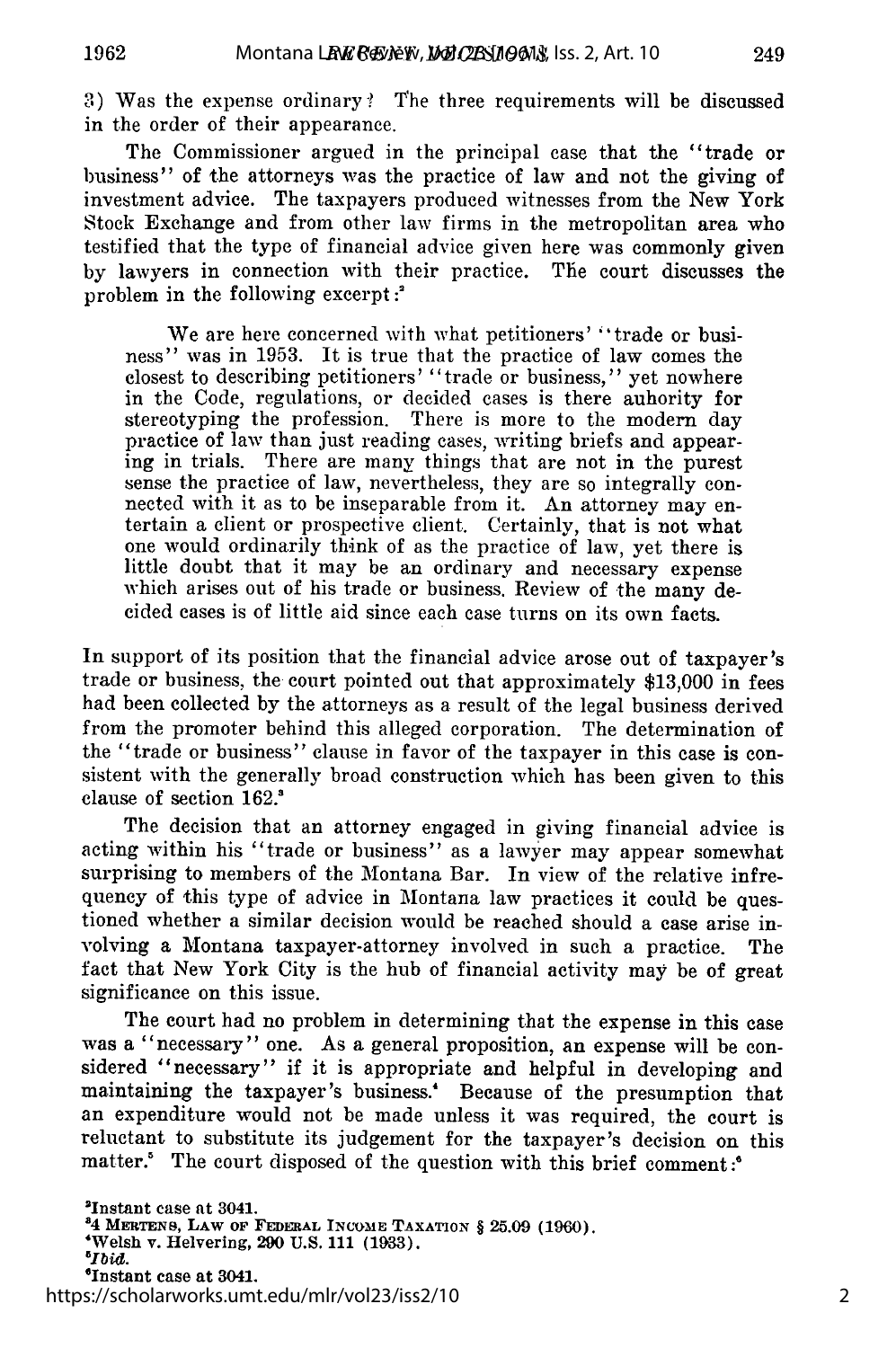We may assume that the payments to the creditors of Plymouth Creations [the alleged business] were necessary, at least in the sense that they were appropriate and helpful. The petitioners certainly thought they were and we should be slow to override their judgment.

The court found the greatest difficulty with the question of what is involved in the term "ordinary" as it is used in this section. It is to that point that this article will be directed. Although the words "ordinary and necessary" have habitually been used as a unitary concept, when the elements have been distinguished, the courts have generally found the greater amount of difficulty with the former.' Repetition or frequency of occurrence to the taxpayer is not a valid criteria according to the Supreme Court:<sup>"</sup>

Now what is ordinary, though there must always be a strain of constancy within it, is none the less a variable affected by time and place and circumstance. Ordinary in this context does not mean that the payments must be habitual or normal in the sense that the same taxpayer will have to make them often.

As is often the case with words of general meaning, there is no established criteria for measuring the exact limits of what is "ordinary" to a particular business. Mr. Justice Cardozo pointed this out when he characteristically stated *:?*

One struggles in vain for any verbal formula that will supply a ready touchstone. The standard set up by the statute is not a rule of law; it is rather a way of life. Life in all its fullness must supply the answer to the riddle.

The court in the principal case seemed to follow (either consciously or unconsciously) the suggestion of Cardozo that only the fullness of life can supply the answer. The court took special note of the fact that petitioners conferred with other attorneys as to what they should do in this situation, and noted that the petitioners felt so strongly about the necessity for repayment that they borrowed large sums of money to make the payments. Payments made in the protection of an established business are fully deductible as ordinary business expenses.<sup>10</sup>

The Commissioner next attacked the deduction on the basis of its being a voluntary payment, not in any way a legal requirement. Apparently this was once a valid criteria for determining whether an expense was ordinary. In the *Welsh* case<sup>n</sup> the court made the following statement with respect to volunteer payments *:"*

Men do at times pay the debts of others without legal obligation or the lighter obligation imposed by the usages of trade or by

**14 MERTENs, LAW OF FEDERAL TAXATION** § **25.09 n.73 (1960).**

**8 Welsh v. Helvering, 290 U.S. 111, 113 (1933).**

**9Id.** at **115.**

'OL. Heller **&** Sons, **Inc.,** 12 **T.C.** 1109 (1949) **;** Commissioner v. Heininger, **320 U.S.** 467 (1943).

nWelsh v. Helvering, **290 U.S. 111 (1933). 121.** at 114,

Published by ScholarWorks at University of Montana, 1961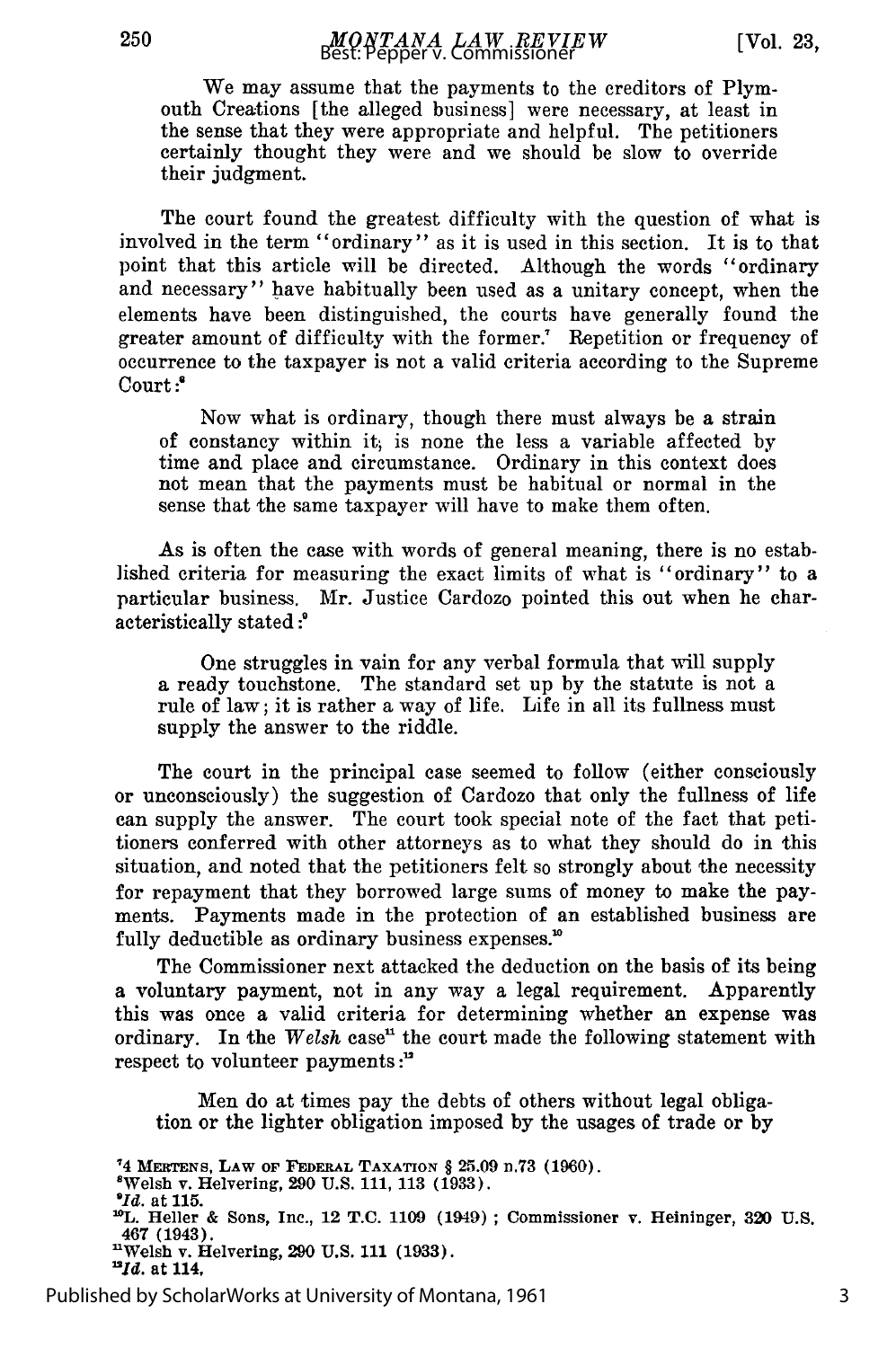neighborly amenities, but they do not do so ordinarily, nor even though the result might be to heighten their reputation for generosity and opulence. Indeed, if language is to be read in its natural and common meaning, we should have to say that payment in such circumstances, instead of being ordinary is in a high degree extraordinary. There is nothing ordinary in the stimulus evoking it, and none in the response.

Despite this rather strong language, and that appearing in later cases,<sup>18</sup> the rule stated in the *Welsh* case is no longer recognized as controlling by the tax courts. The now accepted view is that **:"**

IT]here is no requirement that there must be an underlying legal obligation to make an expenditure before it can qualify as an "ordinary and necessary" business expense under section  $23(a)(1)$ , Internal Revenue Code of 1939. The basic question is whether, in all the circumstances, the expenditure is ordinary and appropriate to the conduct of the taxpayer's business.

Thus stated, volition becomes only one of the factors to be determined in arriving at a conclusion as to whether a deduction is allowable under the "ordinary and necessary" clause. The true measure seems closer to the "fullness of life" idea expressed by Cardozo than it does to anything as absolute as the distinction between voluntary and non-voluntary payments.

That the expense was "ordinary and necessary" when judged by the "fullness of life" criteria is shown by the testimony of an attorney who had invested in the phantom business and who described petitioner's obligation to repay in this manner **:**

Q. By that, you mean a moral obligation?

A. I certainly mean a moral obligation, but I think I mean more than that. I think there is a legal responsibility on Mr. Pepper. I think that he was legally obligated to pay that money.

Petitioner himself testified as to his feeling of the importance of repaying this money:"'

We decided that it was imperative if we were to save our practice, our law practice, that we should prevent those people who had outstanding loans to Plymouth Creations from losing their money. We decided the only way that could be done was by repaying those loans ourselves. We decided that unless we paid these loans, we would lose our practice; we would lose our clients; it would be impossible for us to continue as lawyers in New York City.

<sup>&#</sup>x27;W. F. Young, Inc. v. Commissioner of Internal Revenue, 120 **F.2d 159, 166 (1st** Cir. 1941) **;** White v. Commissioner of Internal Revenue, Pollard v. Same, **61 F.2d 726** (9th Cir. **1932) ;** Sam Wallingford Grain Corp. v. Commissioner of Internal Revenue, 74 **F.2d** 453 (10th Cir. 1934) **;** Robinson v. Commissioner of Internal Revenue, **53 F.2d 810 (8th** Cir. **1931) ;** National Piano Manufacturing Co. v. Burnet, **50 F.2d 310 (D.C.** Cir. **1931).** "Waring Products Corp. v. Commissioner, **27 T.C. 921, 929 (1957).** 'Instant case at **3042.**

*<sup>,</sup>Ibid.*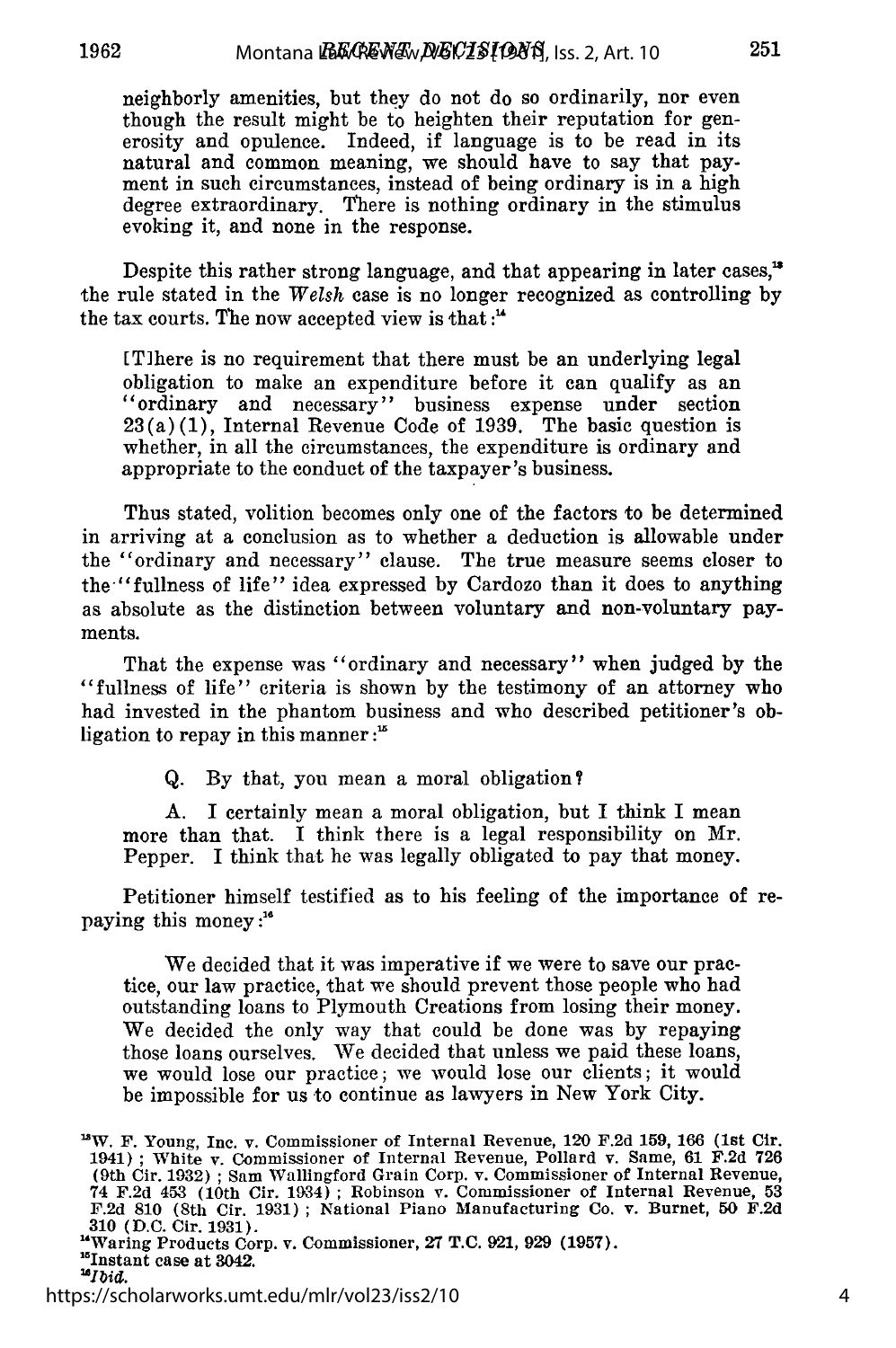The business of an attorney involves the highest degree of personal confidence and the ultimate in fiduciary relationship. Since this relationship is so important to the lawyer, expenditures made to preserve and protect it should fall squarely within the "ordinary and necessary" clause of section 162.

The case of *Miller v. Commissioner"* is indistinguishable in principle from the instant case. In that case the taxpayer was an insurance broker who represented twelve different insurance companies. The broker did not purport to represent any particular company or companies, but took orders from his customers and placed them with a company which the broker would select. One of the companies which he represented became bankrupt and was unable to pay several matured claims, and the policies placed with that company by the broker were worthless. The broker paid off the claims and replaced the outstanding insurance with other companies, paying for the premiums from his own pocket. The taxpayer-broker took deductions for these two outlays as "ordinary and necessary" business expenses. The court, noting that the success of a business such as this depends largely on the personal confidence which the customers have in the insurance broker, agreed with the taxpayer's contention that the payments were properly deductible as an ordinary and necessary business expense.

A more compelling argument can be made for allowing these deductions to attorneys. Without doubt, the personal relationship in an attorney-client association is a more personal relationship than that of an insurance broker with his customer. This is shown by the fact that the law of evidence makes communications between an attorney and his client privileged from disclosure.<sup>16</sup> In addition, an attorney is prohibited by the canons of ethics from actively soliciting business through advertising.<sup>16</sup> Any loss of prestige which an attorney might suffer from recommending investments would not be combated by advertising. Probably no business is so susceptible to destruction by rumor than is a lawyer's practice.

In *Dunn & McCarthy v. Commissioner*<sup>20</sup> the court went one step further. In that case, salesmen of the taxpayer company made loans to the president of the company for his personal use. The president of the company became hopelessly insolvent and committed suicide, leaving his debts unpaid. The taxpayer company repaid the loans to protect against loss of some of its top salesmen and the payments were considered "ordinary and necessary" business expenses.

These two cases illustrate the liberal interpretation which the courts have given the "ordinary and necessary" clause. As one court said:"

It is evident that the words "ordinary" and "necessary" in the statute are not used conjunctively, and are not to be construed as requiring that an expense of a business to be deductible must be both ordinary and necessary in a narrow, technical sense. On the contrary, it is clear that Congress intended the statute to be

<sup>17</sup>37 B.T.A. 830 (1938), nonacg. withdrawn<br><sup>18</sup>American Bar Association, Canons of Professional Ethics, Canon 27 (1936).<br><sup>19</sup>8 WIGMORE, EVIDENCE : 2290 *et. seq.* (McNaughton revision, 1961). **"139 F.2d** *242* (1943). 'Harris v. Lucas, **48 F.2d 187, 188 (1931).**

Published by ScholarWorks at University of Montana, 1961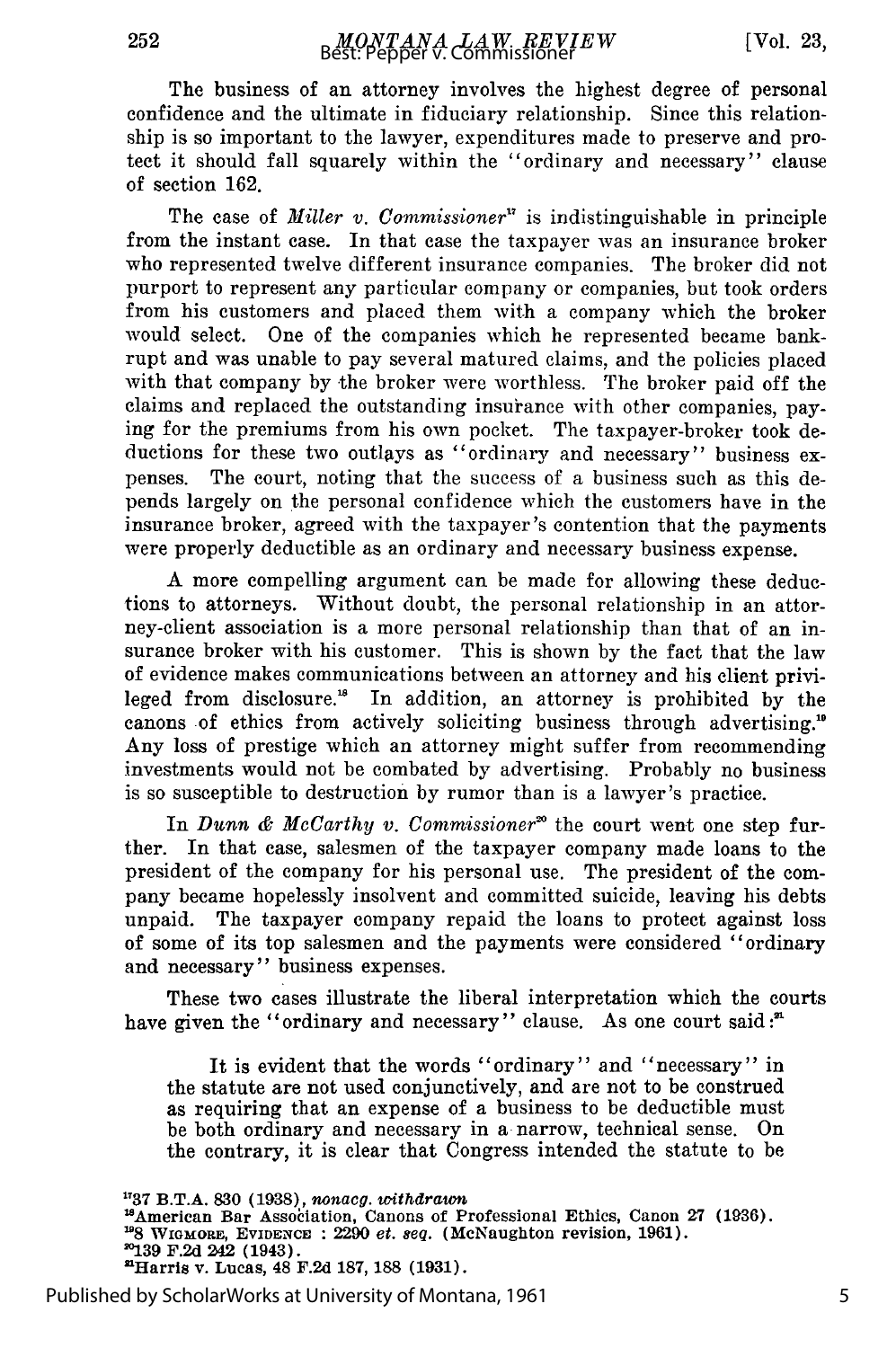broadly construed to facilitate business generally, so that any necessary expense, not actually a capital investment, incurred in good faith in a particular business, is to be considered an ordinary expense of that business. This in effect is the construction given the statute by the Treasury Department and the courts.

But the courts have drawn a line beyond which they have refused to go. In the oft-cited *Friedman* case' (relied upon heavily by the Commissioner in the principal case) an attorney had deposited \$5,000 of his own money in court as part of an attempted composition of creditors settlement for his client. He had used his own money because he had assured several of the creditors that the money would be so deposited, and when his client failed to make the deposit he felt morally obligated to do so. The composition failed and the court refused to return Friedman's money. Friednian attempted to obtain the return of the money, but having failed, he filed a document forfeiting the money to his client's trustee in bankruptcy. When he attempted to take the deduction for that amount as an "ordinary and necessary" business expense he court balked saying **:"**

That the circumstances of the taxpayer's payment preclude its being considered either an "ordinary and necessary expense" of his business or a loss incurred in business is clear both from the Regulations promulgated under the Internal Revnue Code and the construction Section  $23(a)(1)$  and Section  $23(e)(1)$  have received by the Courts...

The moral obligation which the taxpayer recognized here, to his financial detriment, was an extra-professional liability which resulted in a loss which is certainly not clearly covered by Section  $23(a)(1)$  according to the accepted construction of that section.

While the factual situation in the *Friedman* case differs in some important aspects from that of the instant case, the court in the *Friedman* case indicated that it would have allowed the deduction even in that case had it not been for the fact that Friedman had a chance to get the money out without loss after he had complied with his moral obligation to pay it in initially. Chief Judge Magruder, after explaining how the money came to be paid into court, stated:<sup>"4</sup>

If these were all the relevant facts, I should hate to have to hold that the payment of \$5000 by Friedman under the circumstances stated was not an "ordinary and necessary" expense paid in carrying on his professional business. The statutory language is pretty flexible.

The definition and concept of "ordinary and necessary," relied on and applied in the *Miller* and *Dunn & McCarthy* cases lead to the inevitable conclusion that the decision in the instant case is entirely correct on the question of "ordinary and necessary" business expenses. Even- applying the limitation set forth in the *Friedman* case, it appears that the decision of the principal case is unimpeachable.

"Friedman v. Delaney, **171 F.2d 269** (1948). **Old.** at **271. " . at 273.**

https://scholarworks.umt.edu/mlr/vol23/iss2/10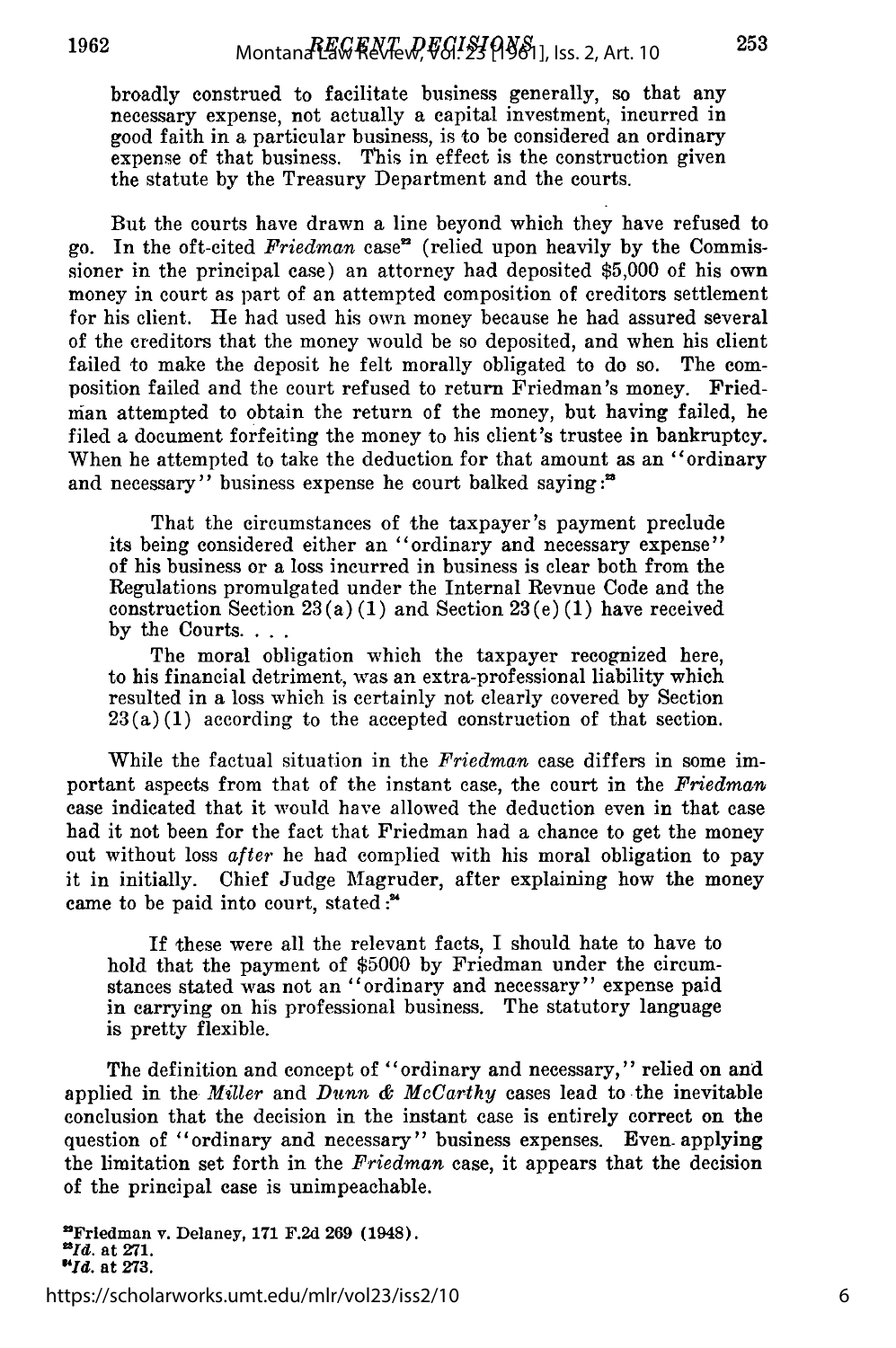254

In the *Pepper* case the taxpayer set forth an alternative plea for deduction on the basis of treating the transaction as a business or non-business bad debt. While the decision in the case was based upon the deduction as an ordinary and necessary business expense, it may be worthwhile to examine the alternative claim also.

To allow a deduction for a bad debt there must first exist a valid bona fide debt owing to the taxpayer.<sup>25</sup> That is to say, the money must have been advanced with a reasonable belief that it would be repaid. A taxpayer who purchases an obligation under circumstances which indicate that there is no reasonable hope of recovering a substantial part of the consideration paid may not claim the cost as a bad debt."

Applying these rules of law to the facts of the present case, it is easy to see why the court did not consider the possibility that such a deduction was allowable. At the time Pepper and Siegel took an assignment of the creditors' rights against the swindler they knew that there was no possibility of a "substantial recovery." The corporation (which was actually the debtor) represented nothing more than the alter ego of one man-the swindler—who had been sentenced to prison for his activities in fraudulently securing the financing. The wife, mother, and sister-in-law of the swindler had pledged all their personal assets to Pepper and Siegel (who were at the time acting for the benefit of all creditors), and they knew that the assets were of no substantial value. In fact, a check and note given as part of this pledge were dishonored. In the light of these facts it is little wonder that a final accounting of the corporation by the trustee in bankruptcy showed liabilities in excess of \$625,000 and no assets capable of liquidating these debts. The debt which existed at the time it was purchased by the attorneys was worthless and could not qualify as a bad debt deduction.

The report of this case does not indicate why the Commissioner did not contend thta the debt represented a capital asset upon which the taxpayer could not take a loss until there had been the required "sale or exchange." $\pi$  Certainly the debt seems to fit the statutory definition of "capital assets" which includes all things except those expressly enumerated.<sup>28</sup>

Assuming for the moment that the debt could be considered a capital asset, how might it have been treated here? As mentioned above, the general requirement is that no deduction can be taken on a capital asset until there has been a sale or exchange. Since there was no sale or exchange in this case, no such loss would be available. There is one situation by which this asset may have been converted into an ordinary loss even in the absence of this "sale or exchange" requirement. If it can be said that the taxpayer voluntarily abandoned this property and considered it

Published by ScholarWorks at University of Montana, 1961

**<sup>215</sup>MERTENs, LAW OF FEDvRAL INCOME TAXATION** § **30.03 (1956).**

<sup>&</sup>lt;sup>20</sup>Caroline D. Thompson, 22 T.C. 507 (1954). For a complete discussion of the effect of obtaining a debt known to be worthless see Standard Oil Co. of New Jersey v. Commissioner, 11 T.C. 843 (1948).<br>
<sup>27</sup>3B MERTENS LAW O

**INT.** REV. CODE **OF** 1954, § 1221. See also §§ **1232, 1235,** 1241 which list exceptions to the "capital asset" category.